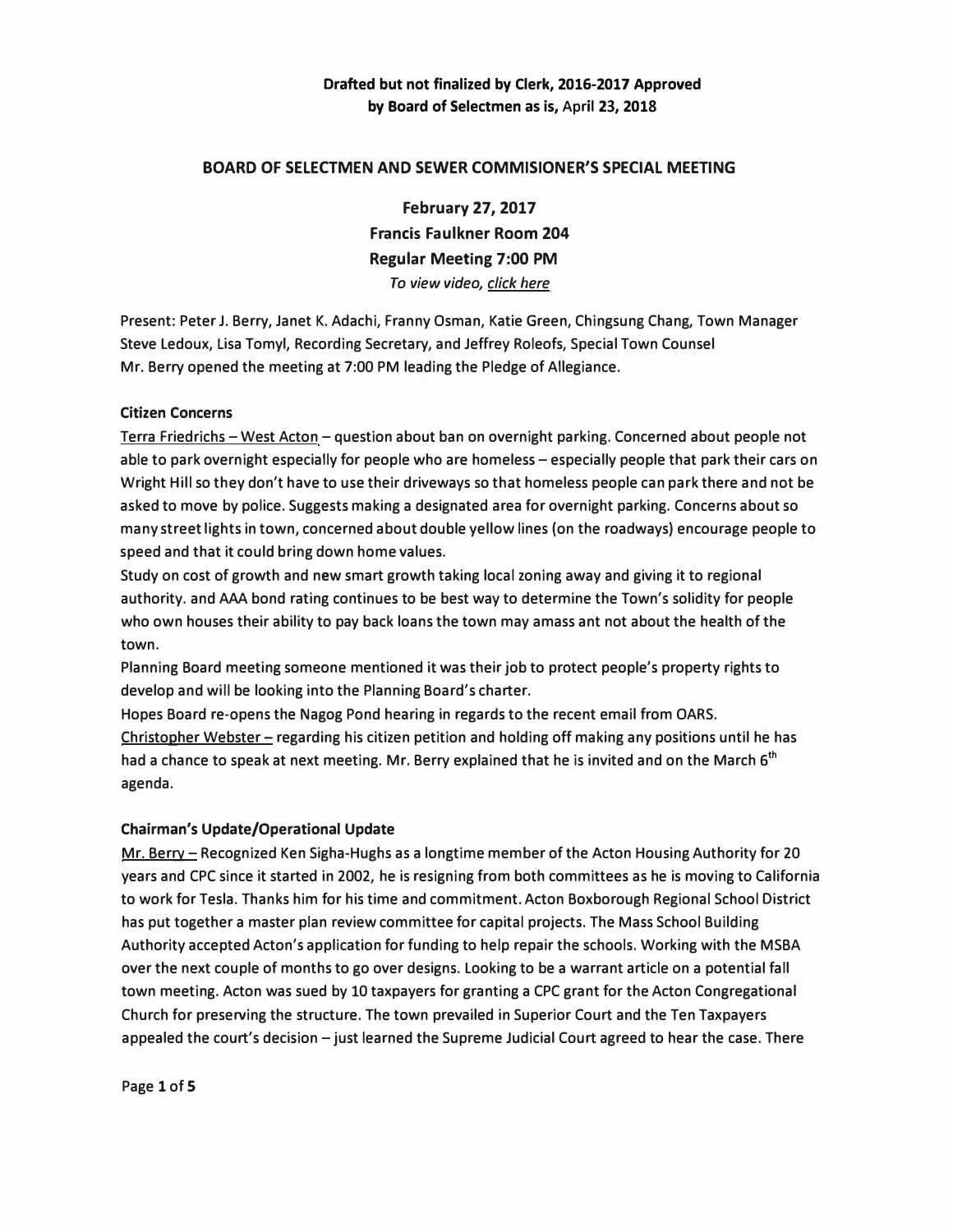will be an argumen<sup>t</sup> presented in September and will probably hear at the end of the year. Much suppor<sup>t</sup> for the town from many organizations.

Mr. Ledoux – Announce Robert Vanderhoof has been promoted to Deputy Chief. March  $7<sup>th</sup>$  holding assessment center for internal candidates for Police Chief. Boiler repairs have been completed as of Friday for Acton Memorial Library. Met with DPW and Ameresco the feasibility of solar carports at the train station parking lot. May want to ge<sup>t</sup> <sup>a</sup> consultant to see if it feasible

Ms. Osman — having some problems with her eye and stated that she may wear <sup>a</sup> patch or close her eye — she is still participating and listening.

#### Public Hearings

None

#### Selectmen Business

Selectmen to Discuss Placing a Safe Community Article on Future Warrant - procedural purposes only did not pu<sup>t</sup> it on the April Town Warrant meeting — felt that the Annual Town Meeting was too early. Citizens considering putting <sup>a</sup> citizen petition article on Annual Town Meeting felt it was too early as well and considering <sup>a</sup> fall town meeting. Need <sup>a</sup> wider broad of discussion and input from the community. Thinking about an email shell so people could continue sending in emails and comments. Need to consider if this is something this should be on <sup>a</sup> future town warrant. Ms. Osman stated that she thought that we should pu<sup>t</sup> something on the article explaining the current town policies. Ms. Green stated she continues writing the potential language and to have discussions with town counsel, Acton Police, citizen groups for some potential language for potential future forums. We are not moving forward on April Town Meeting.

Ms. Adachi has reservation of the proposal and there is <sup>a</sup> lack of understanding of what the status means and in addition to developing language and have some people who are acknowledge about the concep<sup>t</sup> and have also both con and pro to the concept. Would be helpful to have <sup>a</sup> little clarity about developing the language — both pro and con.

Mr. Chang thinks it is good to move forward with some material with the current political climate. No objective to pu<sup>t</sup> anything on town meeting. If there is <sup>a</sup> desire to move forward happy to suppor<sup>t</sup> it. Mr. Berry commented about reading in Beacon about Boxboro they do allow undocumented immigrants to serve on their Boards and Committees. Acton only allows documented legal aliens to serve on boards and committees. We cannot tell PD how to conduct their business. They do not inquire about immigration status on anyone they are involved with, If someone is arrested they go into the federal system. If person is arrested for serious crime or has an outstanding warrant — immigration officials can ask Acton to detain until they are picked up by immigration.

Ms. Green commented work on looking what language to use — there is <sup>a</sup> group working on drafting language — makes sense of working with them instead of duplication, and working with PD, town counsel on what the draft will look like, then bring it back to the board, having <sup>a</sup> public forum, then bring into full town meeting. Doesn't think it will come back to the board until after town meeting perhaps <sup>a</sup> May forum and discussing it then.

Page 2 of 5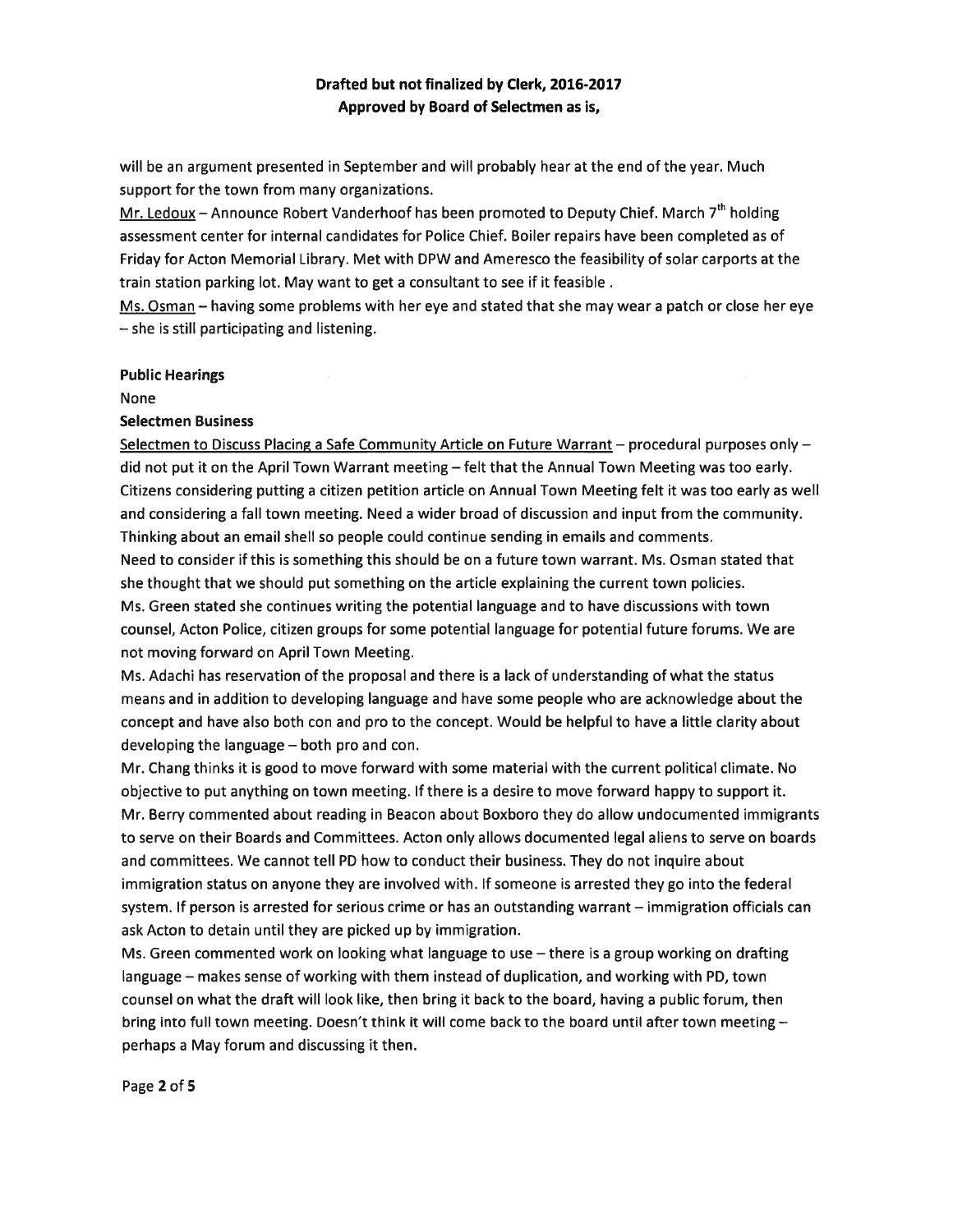Mr. Berry feels uncomfortable with <sup>a</sup> citizen petition making <sup>a</sup> decision for me and should be drafted by the board.

Ms. Green stated that she feels it doesn't make sense to have 2 separate petitions — is comfortable reviewing the petition/language and working with town counsel and the board.

Ms. Adachi stated she feels uncomfortable having counsel to refine something that has not been heard at <sup>a</sup> forum, and taking time out with PD as well.

Mr. Berry commented that the process (of of finalizing language for <sup>a</sup> warrant article) is that we will come up with <sup>a</sup> draft, after TM, talk to PD, and town counsel, and then the board will decide if they will pu<sup>t</sup> it on <sup>a</sup> future Town Meeting warrant.

Ms. Green commented on working on crafting language in <sup>a</sup> public process included stakeholder meetings and including the board to decide the language.

Danny Factor 11 Davis Road — founding member of Let's Make Acton <sup>a</sup> Sanctuary Town — our group is the furthest thinking one way is the only way. Want to work with the BOS, Town Counsel, Police and residents to include all views. Has submitted to Ms. Green some draft language.

Lisa Franklin — Windsor Ave — 2010 Town Meeting had 3 people listed to pu<sup>t</sup> on <sup>a</sup> warrant article the town would vote to instruct our state legislators to vote for polices to not allow undocumented immigrants to not be allowed social services.

Terra Freidrichs — West Acton — question about federal funding and town policies — being the town charter something etc.

Carol Marcchi — 16 Orchard Drive — member of group in light of threats to undocumented immigrants and would like her town to be <sup>a</sup> Sanctuary Town and respects the Board of Selectmen — Governor Baker has promised to protect any act to federal funding for any towns that declare themselves <sup>a</sup> sanctuary town.

Leslie Johnson - Brook Street - understands that it against the constitution to affect local governments by pulling federal funding

Marty Patreaus - 15 Hazelnut Street - objects the initiation of the language proposed from a small group and that the Board of Selectmen would have <sup>a</sup> hard time getting acceptance from <sup>a</sup> public forum. Encourage <sup>a</sup> more larger input from <sup>a</sup> broader public group.

Could not understand the name and address of <sup>2</sup> people who spoke

Jenn Penn 22 - Hillcrest Drive - appreciates the discussion and looking for the public forum and participating within the coming months. Is supportive of the town becoming <sup>a</sup> sanctuary town. If we could have <sup>a</sup> full set of <sup>a</sup> proposal sooner rather than later.

Dawn Wong - 36 Lexington Dr - supports Sanctuary Town status.

Eric Hilford — 16 Hillside Drive — feels it is an intense issue, feel people feel threatened about the federal policies

Did not understand the name – feels people liberty is under attack and not think about the effect on housing prices

Dennis Karisti —9 Davis Road — in suppor<sup>t</sup> of Acton becoming <sup>a</sup> Sanctuary City

Did not understand her name — unfortunately cannot understand statement given

Page 3 of 5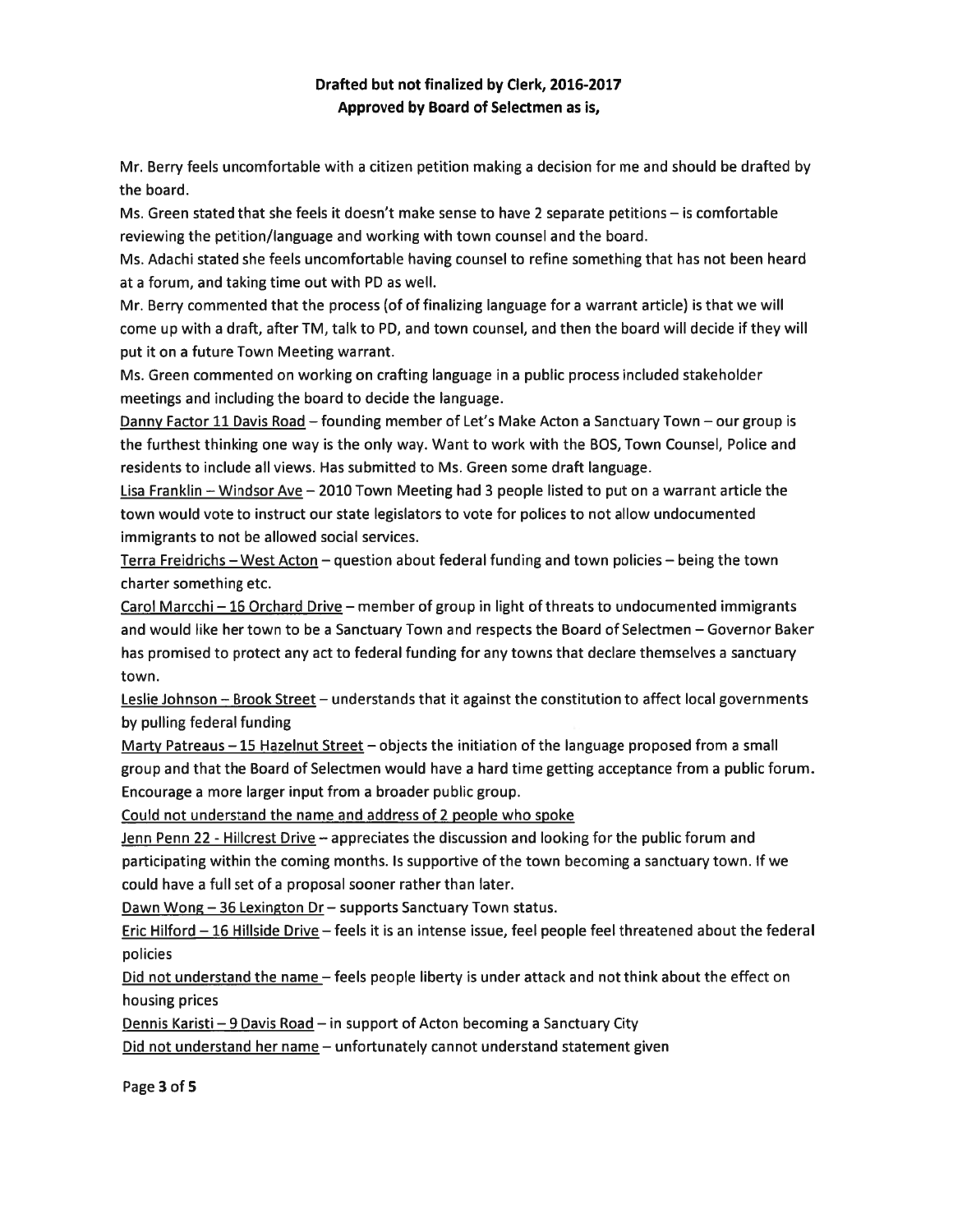Selectmen to Take Position on Warrant Articles/Close Annual Town Meeting Warrant — Ms. Adachi moved to close warrant, Ms. Green second. All Ayes

Town Moderator does not want power point presentations for consent items and does not like power point presentation set ups and to limit the CPC to 5 minutes.

Update on Acton Leadership Group — Steve gave an update on the ALG <sup>p</sup>lan with <sup>a</sup> negative net position of \$358,559.00 and how to deal with it. School Board compromised and agreed to use more free cash and to opu<sup>t</sup> it toward capital. Brought down the net negative to \$158, 559.00 and not taxing to maximum levy capacity by the total of \$995,000. Compromise to tax to the capacity of \$158,559.00 and not the full total of \$995,000.00. Ms. Adachi moved to approve the proposed compromise, Ms. Green seconded. All Ayes (5-0).

Town Hall Room Use Regulations — Ms. Green commented on the prohibition for political organizationsfeels political is way to open for interpretation and doesn't make sense to include it but the policy itself make sense — have word removed or clarified. Mr. Chang stated that he doesn't believe there should be <sup>a</sup> restriction on room use. Priority is for town boards and committees. Thinks all groups should have access and restrictions should be removed completely. Ms. Osman would like to have all restrictions removed. Ms. Green suggested to limit restrictions to private events and for-profit organizations. Danny Factor— public buildings are for public purposes and should be able to have groups meet in town buildings. The town should be neutral in space for groups to meet. Don't have <sup>a</sup> community center in town for space. Suggests including the new senior center, the old senior center, library has 2 meeting rooms as also rooms available in the policy.

Terra Freidrichs — should have limited restrictions but not include political, lobbyist groups and for-profit groups.

Ms. Adachi feels it should be somewhat restricted — especially with how town boards are limited in scheduling time/room availability.

Mr. Chang commented about an issue with open door policy by setting up <sup>a</sup> scheduling policy attached to current policy —i.e. <sup>a</sup> citizen group has <sup>a</sup> timing restriction in scheduling — priority is always given to town boards and committees

Ms. Green is supportive that removes the adjectives in section a, and removing the term political. Ms. Osman moved to approve Room Use Policy and Regulation with approved changes, Ms. Green second. All Ayes (5-0)

Nagog Pond Water Treatment Plant Deliberation - Jeff Roelofs gave an overview of the draft decision. In attendance was Roland Bartl, Planning Director. Mr. Roelofs stated that the draft decision was not meant for the Board to be influenced to make <sup>a</sup> decision, just <sup>a</sup> collaboration of many of the questions that the board had including many comments from the residents.